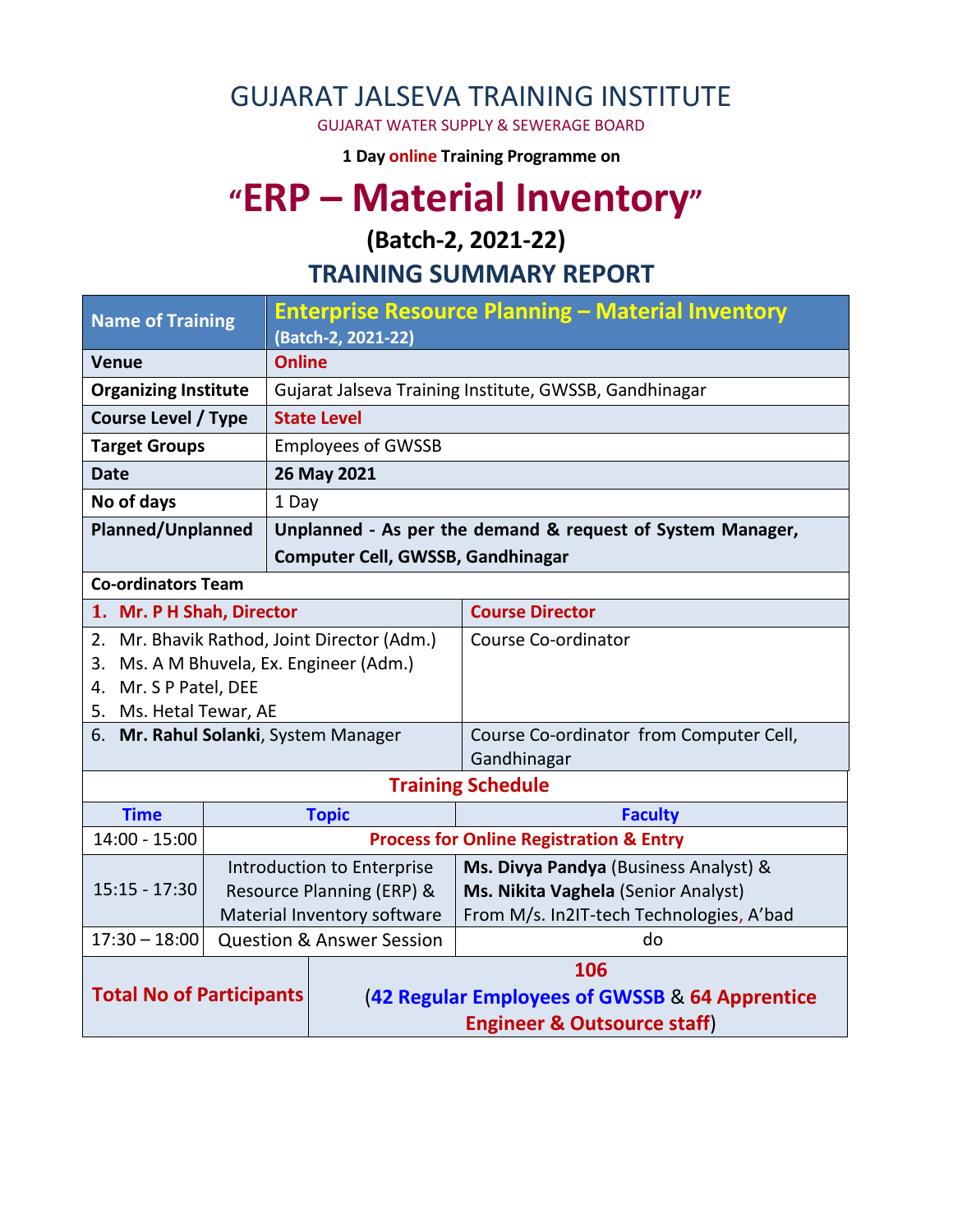## **List of Regular Employees of GWSSB**

| No.                   | CPF NO.                          | <b>Name</b>                                         | <b>Designation</b> | <b>Office &amp; Place</b>                      |
|-----------------------|----------------------------------|-----------------------------------------------------|--------------------|------------------------------------------------|
| $\mathbf{1}$          |                                  | AASHNA MINESHBHAI PATEL<br>AAE (C)                  |                    | P.H.S.Sub Division, Barwala                    |
| $\mathbf{2}$          |                                  | AJAYKUMAR DHIRUBHAI MEVADA                          | AAE (C)            | PHSSub Dn, No-1, Rapar                         |
| 3                     | 10124                            | AMITKUMAR DINESHBHAI DHOKIYA<br>AAE (C)             |                    | PH Works Dn, Bhuj                              |
| 4                     |                                  | ANANTPRAKASH JANKIPRASAD TIWARI<br>EE(C)            |                    | PH Works Dn, Bhuj                              |
| 5                     | $\overline{\phantom{a}}$         | ASHOK JETHANANAD LADHHAR                            | EE(M)              | PHMech Dn, Bhuj                                |
| 6                     |                                  | ASHOK PRABHULAL MAHESHWARI                          | DEE (C)            | PH Circle, Anjar                               |
| $\overline{7}$        | GWSSB/10137                      | <b>BHAVNABEN JESINGBHAI GAMIT</b>                   | AAE (C)            | EE, P.H. Works Division,                       |
|                       |                                  |                                                     |                    | Rajpipala                                      |
| 8                     |                                  | <b>BHUMI VINODBHAI RAVAL</b>                        | DEE (M)            | PHS Mech Dn, Bhuj                              |
| 9                     |                                  | <b>BHUMIBAHEN RAKESHBHAI CHAUHAN</b>                | AAE (C)            | P.H.S. Sub Division, Modasa                    |
| 10                    |                                  | CHARMI MUKESHCHANDRA TRIVEDI                        | AAE (C)            | P.H.Dharoi project subdivision,                |
|                       |                                  | CHARMI SUNILKUMAR BHATT                             | AAE (M)            | Vadnagar<br>P.H.Mech. Circle, Ahmedabad        |
| 11<br>12 <sup>2</sup> |                                  |                                                     | AE(C)              |                                                |
| 13                    |                                  | DHRUV RAMESHBHAI PATEL<br>DINESH GORDHANDAS RAMANUJ | DEE (C)            | P.H. Sani. Sub. Dn., Anand<br>PHS Sub Dn, Bhuj |
| 14                    |                                  | DIVYA ABHESING VASAVA                               | AAE (C)            | Deputy Executive Engineer,                     |
|                       |                                  |                                                     |                    | Public Health Sani Sub Division,               |
|                       |                                  |                                                     |                    | GWSSB, Rajpipla, Dist.Narmada                  |
| 15                    |                                  | AAE (C)<br>HARDIKKUMAR DINESHBHAI KORADIYA          |                    | PHS Sub Dn, No.-1 Bhuj                         |
| 16                    |                                  | AAE (M)<br>JIGNESHKUMAR VALLABHBHAI DEVGANIYA       |                    | PHS Mech Dn, Bhuj                              |
| 17                    |                                  | KAUSHIK MANILAL PANCHAL<br>AAE (C)                  |                    | PHS Sub Dn, Bhuj                               |
| 18                    |                                  | KAUSHIKKUMAR JAYSUKHLAL VAGHELA                     | DEE (C)            | Kachchh Zone-4, Bhuj                           |
| 19                    |                                  | KHUSHBUBEN MAHESHBHAI HIRVANIYA                     | AAE (C)            | PH Works Dn, Bhachau                           |
| 20                    |                                  | KISHAN JERAMBHAI CHADOTARA                          | AAE (M)            | PHS Mech Dn, Bhachua                           |
| 21                    |                                  | KISHOR DEVANDAS TEWANI                              | DEE (M)            | PHS Mech Dn, Anjar                             |
| 22                    |                                  | KRUPAL VINODKUMAR PATEL<br>AAE (C)                  |                    | PHSSub Dn, Dayapar                             |
| 23                    |                                  | MAGANBHAI GOPALBHAI RATHOD<br>DEF(C)                |                    | PHSSub Dn, Bhachau                             |
| 24                    |                                  | MAHESHKUMAR MAFATLAL PATEL<br>AAE (C)               |                    | PHSSub Dn, Bhachau                             |
| 25                    |                                  | AAE (C)<br>MANSI JAYKISHAN YAGNIK                   |                    | P. H. Works Dn. Anand                          |
| 26                    |                                  | MAYUR KHENGARBHAI MAKWANA<br>AAE (C)                |                    | PHSSub Dn, No-2, Rapar                         |
| 27                    |                                  | AAE (M)<br>MEET GOVINDBHAI PATEL                    |                    | P.H.Mech Sub Dn, Jasdan                        |
| 28                    | MEGHASUMAN MAHENDRA PANDIT       |                                                     | AAE (C)            | PH Works Dn, Anjar                             |
| 29                    | MEHULKUMAR VASANTKUMAR PARMAR    |                                                     | DEE (C)            | PHSSub Dn, No-1, Rapar                         |
| 30                    | NAVINCHANDRA BACHUBHAI CHAUDHARI |                                                     | AAE (C)            | PHSSub Dn, Dayapar                             |
| 31                    |                                  | NAVINCHANDRA BACHUBHAI CHAUDHARI                    | AAE (C)            | PHSSD, Dayapar Tal. Lakhapat-                  |
| 32                    |                                  | NISHANKUMAR HARESHBHAI PATEL                        |                    | Kutch<br>PHSSub Dn, Anjar                      |
| 33                    |                                  | PANKAJ MADHUBHAI KALSARIYA                          | AAE (C)<br>AAE (M) | PHMech Dn, Bhuj                                |
| 34                    |                                  |                                                     | AAE (C)            | PHSSub Dn, Mundra                              |
| 35                    |                                  | RAVJI GANGABHAI VIRDA<br>RUTUL JAYANTILAL MEWADA    |                    | PH Works Dn, Bhachau                           |
| 36                    |                                  | SANJAYKUMAR NAGARBHAI PATEL                         | AAE (C)<br>AAE (M) | P.H.Mech. Division, Mehsana                    |
| 37                    |                                  | SANJAYKUMAR VINODABHAI PANCHAL                      | AAE (C)            | DEE, P.H.S.Sub Division, Vijapur               |
| 38                    |                                  | SANJAYPURI DASHARATHPURI GOSWAMI                    | AAE (C)            | PHS Sub Dn, No.-1 Bhuj                         |
| 39                    | GWSSB/10194                      | SANKETKUMAR MANILAL PATEL                           | AAE (C)            | DEE, PHS Subdivision, Olpad                    |
| 40                    |                                  | SAURABHBHAI HARISHCHANDRA SHAH                      | EE(C)              | PH Works Dn, Anjar                             |
| 41                    |                                  | SUBHASH KISHANCHAND KALYANI                         | AAE (C)            | PH Circle, Anjar                               |
| 42                    |                                  | VANDITABEN JAYANTIBHAI PATEL                        | AAE (C)            | DEE, P.H.S.Sub Division, Vijapur               |
|                       |                                  |                                                     |                    |                                                |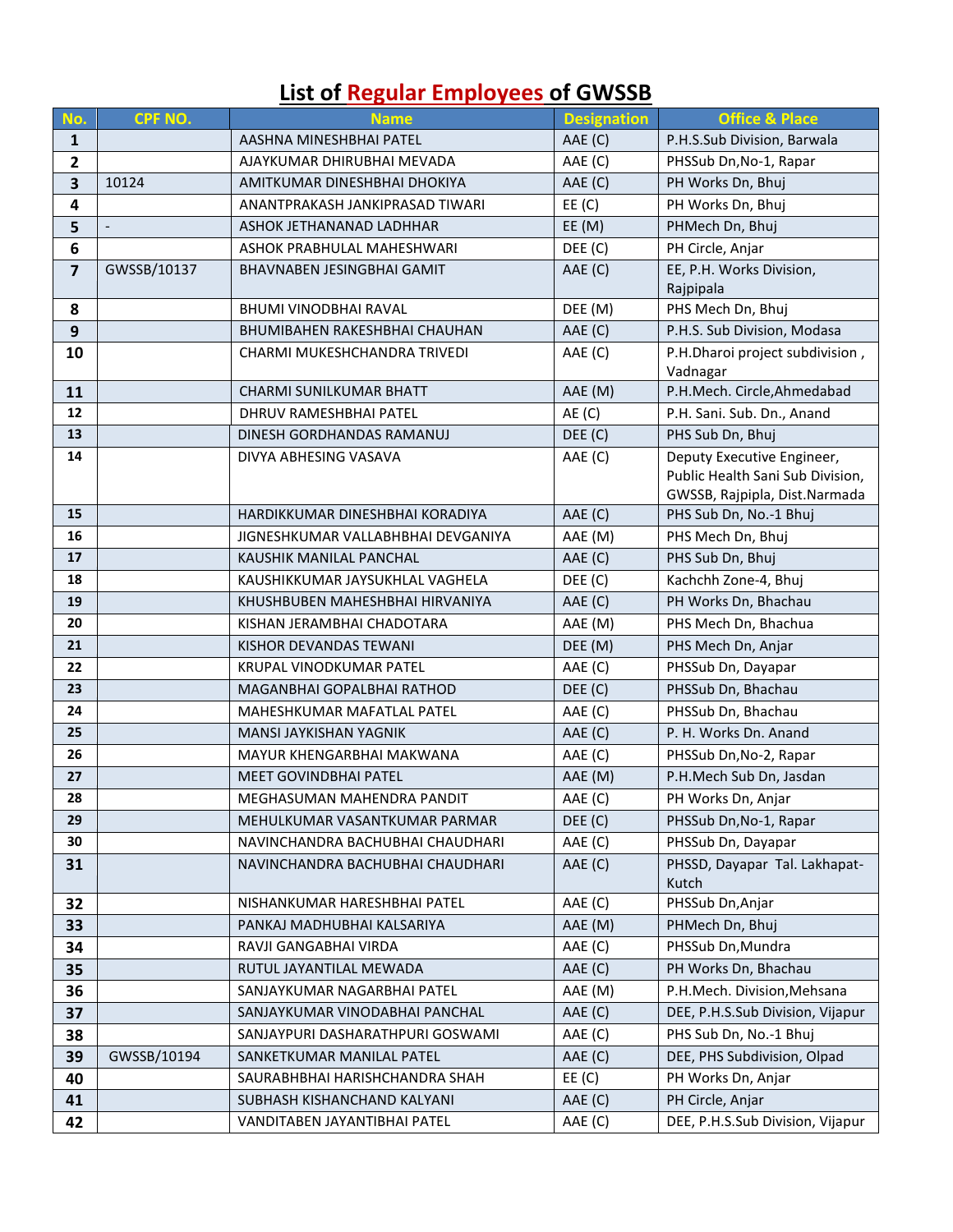## **List of Employees (Outsource staff/Apprentice Engineer)**

| No.                     | <b>Name</b>                                       | <b>Designation</b>                         | <b>Office &amp; Place</b>                                    |  |
|-------------------------|---------------------------------------------------|--------------------------------------------|--------------------------------------------------------------|--|
| $\mathbf{1}$            | Abhay Shekharan                                   | Apprentice Engineer                        | P.H.Mech. Sub Dn, Ahmedabad                                  |  |
| $\mathbf{2}$            | ADITYA JATINBHAI DAVE                             | Apprentice Engineer                        | CE, Zone 4, Kutch                                            |  |
| $\overline{\mathbf{3}}$ | Akshar Laljibhai Chhayani                         | Apprentice Engineer                        | P.H.Mech Sub Dn, Jasdan                                      |  |
| 4                       | ARPIT MAHENDRABHAI GOR                            | Apprentice Engineer                        | DEE, PHS Subdivision, Bhachau                                |  |
| 5                       | Ashvin Jitubhai Balasara                          | Apprentice Engineer                        | P.H.Mech Sub Dn, Jasdan                                      |  |
| 6                       | AVANIBEN JAGADISHBHAI VALANI                      | Apprentice Engineer                        | EE, P.H. Works Division, Anjar                               |  |
| $\overline{\mathbf{z}}$ | <b>CHIRAG JITENDRA PARMAR</b>                     | Apprentice Engineer                        | DEE, PHS Subdivision, Mundra                                 |  |
| 8                       | Dhruvkumar Vasudev Purohit                        | Apprentice Engineer                        | P.H.Mech.Sub division, Mehsana                               |  |
| 9                       | DIVYESH PRAVINBHAI KORIYA                         | Apprentice Engineer                        | DEE, PHS Subdivision, Bhuj                                   |  |
| 10                      | <b>GAURAV PRITAMBHAI BHATT</b>                    | Apprentice Engineer                        | P. H. Mech. Division, Bhuj                                   |  |
| 11                      | Grishma A. Kela                                   | Apprentice Engineer                        | P.H.Work Dn. Bhachau                                         |  |
| 12                      | HANEE ASHOKKUMAR SUTHAR                           | Apprentice Engineer                        | P.H. Works Division, Mehsana                                 |  |
| 13                      | Hardik Nareshbhai Panjwani                        | Apprentice Engineer                        | PHMD, Bhavnagar                                              |  |
| 14                      | HARSHAL DHIRENBHAI JOSHI                          | Apprentice Engineer                        | EE, P.H. Works Division, Anjar                               |  |
| 15                      | HEMA AVADHESHKUMAR CHATURVEDI                     | Apprentice Engineer                        | PH Mech. SubDivision, Bhuj                                   |  |
| 16                      | HIREL ASHOKBHAI PRAJAPATI                         | Apprentice Engineer                        | PH Mech. SubDivision, Bhachau                                |  |
| 17                      | HIRENKUMAR SHANKARBHAI RALOLIYA                   | Apprentice Engineer                        | DEE, PHS Subdivision, Anjar                                  |  |
| 18                      | JAGDISH PUNJA SORATHIYAAHIR                       | Apprentice Engineer                        | DEE, PHS Subdivision, Bhuj                                   |  |
| 19                      | JALPESH MENSIBHAI SOLANKI                         | Apprentice Engineer                        | DEE, PHS Subdivision, Bhuj                                   |  |
| 20                      | Jaykumar P Nayee                                  | Apprentice Engineer                        | PH Store Division, Gandhinagar                               |  |
| 21                      | JAYSINH MAHENDRASINH JETHWA                       | Apprentice Engineer                        | DEE, PHS Subdivision, Bhuj                                   |  |
| 22                      | KALPESH DEVJI SIJU                                | Apprentice Engineer                        | DEE, PHS Subdivision, Banni                                  |  |
| 23                      | KAUSHIK NARSHIBHAI JETHAVA                        | Apprentice Engineer                        | PH Mech. SubDivision, Bhachau                                |  |
| 24                      | KAVITA PRAVINBHAI PATEL                           | Apprentice Engineer                        | P.H.Circle, Mehsana                                          |  |
| 25                      | Ketan B. Makwana                                  | Apprentice Engineer                        | P. H. Works Dn. Anand                                        |  |
| 26                      | KHUSHALI PARESHBHAI VYAS                          | Apprentice Engineer                        | EE, P.H. Works Division, Anjar                               |  |
| 27                      | KIRTIKUMAR KAMLESHBHAI                            | Apprentice Engineer                        | DEE, PHS Subdivision No. 2, Rapar                            |  |
|                         | MAHESHWARI                                        |                                            |                                                              |  |
| 28                      | LALJI HASMUKH SAKHOL                              | Apprentice Engineer                        | DEE, PHS Subdivision No. 2, Rapar                            |  |
| 29                      | MAHENDRASINH LAKHYARJI SODHA                      | Apprentice Engineer                        | DEE, PHS Subdivision, Dayapar                                |  |
| 30                      | Mayur Danabhai Gadhadara                          | Apprentice Engineer                        | P.H.Mech Sub Dn, Jasdan                                      |  |
| 31                      | MEET JITENDRABHAI RADADIYA                        | Apprentice Engineer                        | P. H. Mech. Division, Bhuj                                   |  |
| 32                      | MiteshKumar Pravinbhai Patel                      | Apprentice Engineer                        | <b>GWSSB Sidhapur</b>                                        |  |
| 33                      | NANDISH SATISHKUMAR PANDYA                        | Apprentice Engineer                        | DEE, PHS Subdivision, Bhuj                                   |  |
| 34                      | NEEL MAHESHKUMAR GOR                              | Apprentice Engineer                        | SE, P. H. Circle, Bhuj                                       |  |
| 35                      | Nikulkumar Prabhudas Patel                        | Apprentice Engineer                        | P.H.Mech.Sub division, Mehsana                               |  |
| 36                      | Nisargkumar Umeshbhai Vyas                        | Apprentice Engineer                        | P.H. Works Division, Modasa                                  |  |
| 37                      | PARTH JITENDRABHAI ODHAVANI                       | Apprentice Engineer                        | DEE, PHS Subdivision, Mandvi-Kutch                           |  |
| 38<br>39                | PARTH TARUNBHAI RATHOD                            | Apprentice Engineer                        | DEE, PHS Subdivision, Anjar<br>EE, P.H. Works Division, Bhuj |  |
| 40                      | PRACHI KEKIN GANATRA<br>PRITHVI RAKESHKUMAR PATEL | Apprentice Engineer<br>Apprentice Engineer | P.H.sanitary subdivision, Mehsana                            |  |
| 41                      | Purv Rajendrakumar Prajapati                      | Apprentice Engineer                        | P.H.Mech.Sub division, Visnagar                              |  |
| 42                      | Rajiv Vinodbhai Vyas                              | Apprentice Engineer                        | PHMD, Bhavnagar                                              |  |
| 43                      | RAKHI HIRALAL HADIYA                              | Apprentice Engineer                        | SE, P. H. Circle, Bhuj                                       |  |
| 44                      | Rishabh Harishbhai Brahmaniya                     | Apprentice Engineer                        | P.H.Mech. Dn, Ahmedabad                                      |  |
| 45                      | SAGAR PRAVIN SOLANKI                              | Apprentice Engineer                        | PH Mech. SubDivision, Anjar                                  |  |
| 46                      | Samarpit Sunilkumar Muniya                        | Apprentice Engineer                        | Public Health Sanitary Sub Division, Dahod                   |  |
| 47                      | Sandip Mukeshbhai Wadhwani                        | Apprentice Engineer                        | P.H.Circle, Anjar                                            |  |
| 48                      | Satyam Bhavsar                                    | Apprentice Engineer                        | P H. Circle Bhuj                                             |  |
| 49                      | SAURAV JAGDISHBHAI MEPAR                          | Apprentice Engineer                        | DEE, PHS Subdivision, Dayapar                                |  |
| 50                      | SHANKAR GOPAL MERIYA                              | Apprentice Engineer                        | DEE, PHS Subdivision No. 2, Naliya                           |  |
| 51                      | SHIVAM PARESHBHAI CHAUHAN                         | Apprentice Engineer                        | DEE, PHS Subdivision, Banni                                  |  |
| 52                      | SHREYA ANILKUMAR GOR                              | Apprentice Engineer                        | DEE, PHS Subdivision, Banni                                  |  |
| 53                      | SHUBHAM RAJESH SINGH                              | Apprentice Engineer                        | PH Mech. SubDivision, Anjar                                  |  |